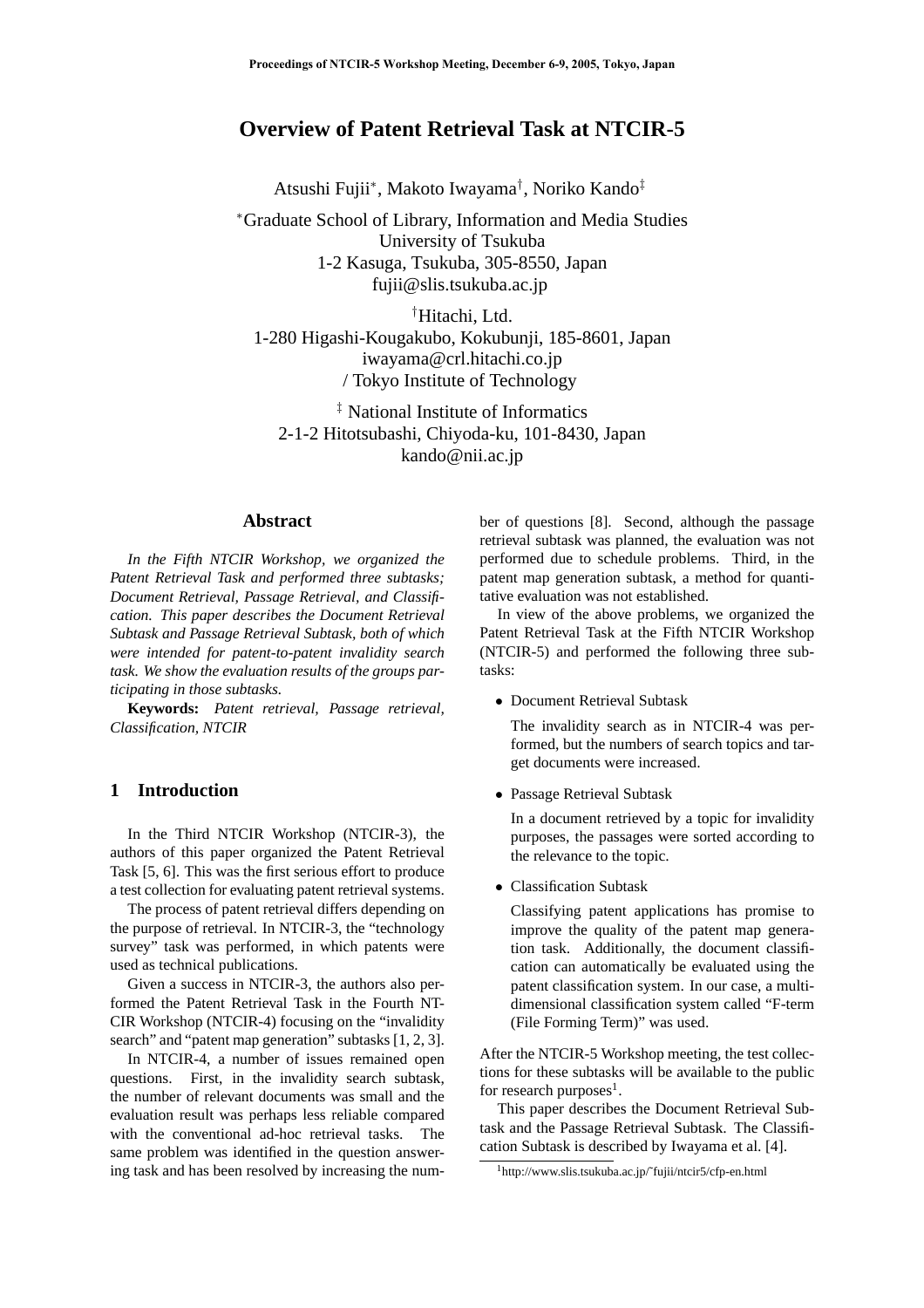# **2 Document Retrieval Subtask**

### **2.1 Overview**

The purpose of the invalidity search is to find one or more patents that can invalidate the demand in an existing claim. This is a patent-to-patent associative retrieval task. In real world, the invalidity search is usually performed by examiners in a government patent office and searchers of the intellectual property division in private companies.

The Document Retrieval Subtask was performed as follows. First, the task organizers (i.e., the authors of this paper) provided each participating group with a document collection and search topics.

Second, each group submitted retrieval results obtained by the topics. Each group was allowed to use more than one retrieval method and submit multiple retrieval results. In a single retrieval result, up to the top 1000 retrieved documents must be sorted by the relevance score.

Finally, the organizers evaluated the submitted results using relevant documents. The evaluation results were sent to each group, who was also encouraged to analyze the results of their methods and report the obtained knowledge at the workshop meeting.

### **2.2 Document Sets**

In NTCIR-4, the document collection consisted of five years of unexamined Japanese patent applications published in 1993–1997. In NTCIR-5, the document collection consists of ten years of unexamined Japanese patent applications published in 1993–2002. The number of documents in the collection is approximately 3.5 M.

The English patent abstracts, which are human translations of the Japanese Patent Abstracts published in 1993–2002, were also provided to train English-to-Japanese cross-language IR (CLIR) systems. We initially planned a CLIR patent retrieval subtask. However, because search topics were not completed before the formal run, the CLIR subtask was not performed.

### **2.3 Search Topics**

Each search topic is a Japanese patent application rejected by the Japanese Patent Office (JPO). For each topic, one or more citations (i.e., prior art) were identified by examiners of the JPO to invalidate the demand in the topic patent.

To increase the number of topics, we decreased the cost required for producing search topics and relevance judgements as much as possible. We automatically extracted patent applications rejected by the JPO and the citations used for the rejection. For this purpose, we used the citation information in the "*Seiri-* *hyoujunka* (Standardized)" Data, which had been produced from the master database in the JPO. We used only the citations as relevant or partially relevant documents and did not perform relevance judgement by human assessors.

An application used as a search topic must satisfy all of the following four criteria.

- the application was not used as a search topic for NTCIR-4.
- the texts of both the application and the corresponding citation are included in the document collection.
- the citation had been published before the application was filed because to invalidate the invention in a topic patent, relevant documents must be prior art.
- the application does not claim the priority; otherwise it is difficult to identify the filing date of the application automatically.

From applications satisfying the above criteria, we selected 1200 applications as search topics. Although the number of topics was determined with no particular reason, we intended to produce more than one thousand topics.

Because candidates of relevant documents for an application can be limited by the filing date of the application, for old applications the retrieval of relevant documents can be a trivial task. Thus, we selected search topics from recently filed applications and produced a pool of topics. This process was repeated until the number of topics in the pool becomes 1200.

However, we tried to avoid selecting applications for the same or similar invention. Applications rejected by the same citation usually claim the same or similar invention. Thus, we did not select applications that were rejected by citations used to reject applications in the pool.

The number of citations per application was also important for the selection of topics. If an application was rejected by a single citation, the decision was made confidently. However, as the number of citations per application increases, the confidence of the decision decreases. As described in Section 2.7, the citation used to reject an application was regarded as relevant, whereas a set of citations used to reject an application was regarded as partially relevant.

Of the 1200 topics, we selected approximately 600 applications rejected by a single citation. However, we did not select an application rejected by more than five citations. Because there is no theory to determine these values, we determined them arbitrary.

The citation information we used did not include the information as to which claim was the target of the rejection. Thus, for each application in the pool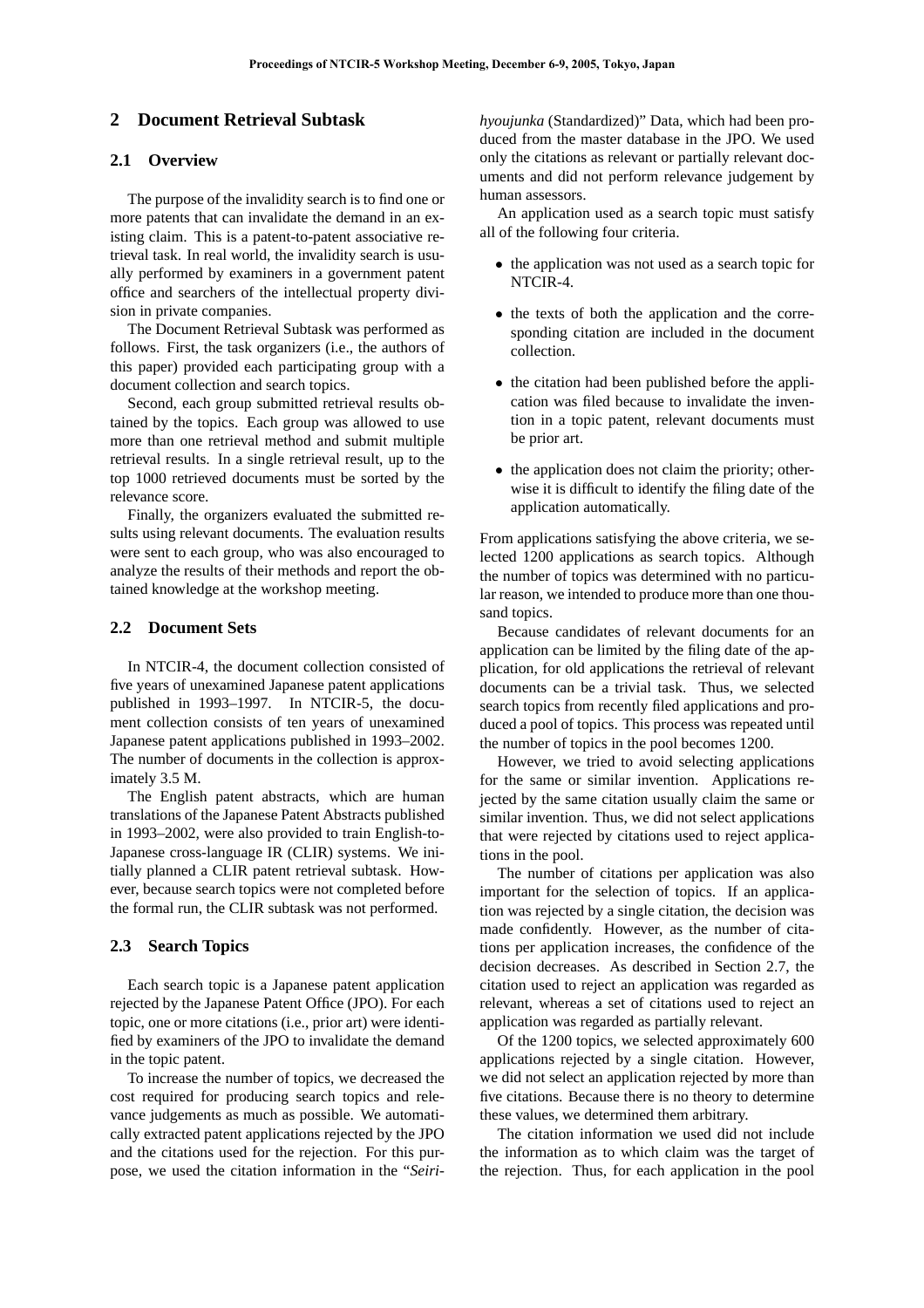we systematically extracted the first claim, which is usually the target.

Each search topic file includes a number of additional SGML-style tags. The claim used as the target of invalidation is specified by <CLAIM>. The date of filing is specified by <FDATE> and only the patents published before this date can potentially be relevant. Figure 1 shows an example topic claim translated into English.

```
<TOPIC>
<NUM>1048</NUM>
<LANG>EN</LANG>
<FDATE>19950629</FDATE>
<CLAIM>A milk-derived calcium-containing
composition comprising an inorganic salt mainly
composed of calcium obtained by baking a
milk-derived prepared matter containing milk
casein-bonding calcium and/or colloidal calcium.
\langle / CLAIM>
</TOPIC>
```
#### **Figure 1. Fragment of search topic.**

During the formal run, we found eleven inappropriate topics. For most of these topics, the automatic method failed to extract the first claim correctly, because the layout of applications is not strictly standardized and can vary depending the applicant. As a result, we used the remaining 1189 topics for evaluation purposes.

#### **2.4 Training Data**

For training purposes, the organizers provided participating groups with a collection of search reports produced by professional patent search intermediaries. The source data set was reference data for examiners at the JPO. We used 1000 reports produced in 2001– 2003.

Each of the reports includes the ID of a patent application under examination, the ID(s) of one or more candidate documents which can potentially be used to invalidate the target application, and boolean queries used to search for the candidate documents. All IDs were standardized as in our document collection.

Each candidate document is annotated with either "relevant" or "partially relevant". However, because the reports were produced independent of NTCIR, the criteria for relevance judgement is not the same as performed in Section 2.7.

### **2.5 Baseline Document Retrieval System**

To participate in the Document Retrieval Subtask, each participating group was required to develop an entire retrieval system and perform a number of processes, such as query processing and indexing for the 3.5 M patent applications.

To facilitate a partial participation, the organizers developed a baseline document retrieval system and provided participating groups by means of remote access. Thus, a group that developed only query processing was able to participate in the Document Retrieval Subtask. In addition, by sharing the document retrieval system, we can facilitate a glass-box comparative evaluation.

The baseline retrieval system uses Okapi BM25 [7] to compute the relevance score between a query and each document in the collection. In addition, nontextual constraints, such as the International Patent Classification (IPC) codes and publication date, can be used to reduce the number of retrieved documents. For indexing purposes, ChaSen<sup>2</sup> was used to extract words as index terms. Character bigrams were also extracted as index terms. In the formal run, two groups (IFLAB and TRL) used the baseline system.

#### **2.6 Submissions**

Each participating group was allowed to submit one or more retrieval results, in which at least one result must be obtained using only the  $\leq$ CLAIM> and <FDATE> fields. For the remaining results, any information in a topic file, such as IPC codes, can be used.

#### **2.7 Evaluation Method**

The relevance degree of the citation with respect to a topic was determined based on the following two ranks:

- the citation used to reject an application was regarded as a "relevant document (A)" because the decision was made confidently,
- a citation used to reject an application with another citation was regarded as a "partially relevant document (B)", because each citation is partially related to the claim in the application.

We used Mean Average Precision (MAP), which has commonly been used in past IR literature, to evaluate the submitted runs for the Document Retrieval Subtask.

#### **2.8 Policy for Resource Usage**

Because the citations provided by the examiners of the JPO are available to the public, participating groups can obtain relevant documents for the topics before the formal run.

<sup>2</sup>http://chasen.aist-nara.ac.jp/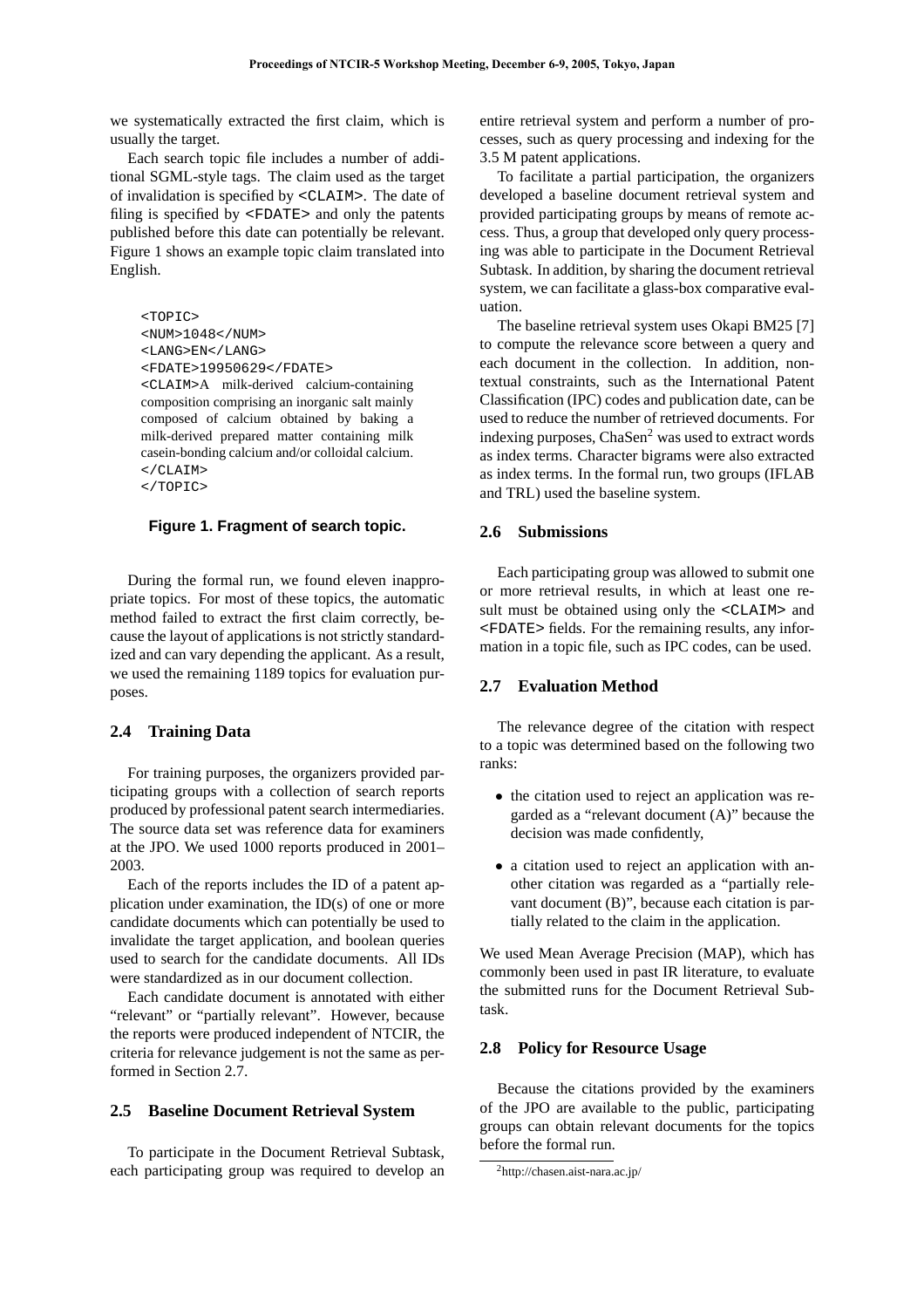However, participating groups were not allowed to use the citations corresponding to a topic application for training purposes. This was not applied if their system had already been trained by a large number of citations and it was not easy to remove information, such as statistics, related to specific citations.

Except for the above cases, participating groups were allowed to use any resources for the task according to the "reasonable use policy".

### **3 Passage Retrieval Subtask**

#### **3.1 Task Description**

In the Document Retrieval Subtask, we performed the invalidity search task, in which the first claim in a patent application was used to search for similar patent documents. However, because patent documents are long, it is effective to indicate important fragments (i.e., passages) in a relevant document.

The purpose of the Passage Retrieval Subtask is to sort all passages in a relevant document according to the degree to which a passage provides grounds to judge if the document is relevant.

We used the 41 search topics and the 378 relevant documents produced for the dry run and the formal run of the NTCIR-4 Patent Retrieval Task. We call those relevant documents "target documents". The search topics for NTCIR-4 were used to determine criteria as to how the passages in a target document should be sorted.

The passages in each target document were standardized by the official tool provided by the organizers. In Japanese patent applications, paragraphs are identified and annotated with the specific tags by applicants. Because we used these paragraphs as passages, the passage identification process was fully automated.

A high rank should be given to the passages that provide sufficient grounds to judge if a target document is relevant with respect to the search topic. In other words, using a target document as a collection consisting of multiple passages, a search topic was used to search the collection for relevant passages and sort these passages. Passage retrieval results were submitted on a document-by-document basis, instead of on a topic-by-topic basis.

Each participating group was allowed to submit one or more retrieval results, in which at least one result must be obtained using only the <CLAIM> field.

Of the 378 target documents, 356 documents were used for evaluation purposes. For the remaining documents, passages judged as grounds include figures and can not be used to evaluate text retrieval systems. The number of passages per target document was 47. We did not limit the number of passages that can be submitted for a single target document.

### **3.2 Evaluation Method**

Relevant passages were determined based on the following criteria.

- If a single passage can be grounds to judge the target document as relevant or partially relevant, this passage was judged as relevant.
- If a group of passages can be grounds to judge the target document as relevant or partially relevant, this passage group was judged as relevant.

Human assessors exhaustively identified all relevant passages and passage groups. This process was performed during NTCIR-4. We asked 12 members of the Intellectual Property Information Search Committee in the Japan Intellectual Property Association (JIPA) for this task. Each JIPA member belongs to the intellectual property division in the company he or she works for, and they are all experts in patent searching.

A relevant passage group is equally informative as a single relevant passage. We newly introduce the concept of "combinational relevance". This concept provides a salient contrast to the conventional IR evaluation method, in which all relevant items (documents or passages) are independently important and thus combinations of relevant documents are not considered. Thus, MAP cannot be used for the evaluation using the combinational relevance.

We calculate the evaluation score for each run as the rank at which a user obtains sufficient grounds to judge the target document as relevant or partially relevant. To obtain sufficient grounds, a user must read a relevant passage or all passages in a relevant passage group. To calculate the final score, the ranks are averaged over all target documents. In other words, given a list of passages, we calculate the evaluation score as an expected search length at which a user satisfies their information need.

In this paper, we call this score "Combinational Relevance Score (CRS)". However, because this name was determined by the organizers after the formal run, in NTCIR-5 proceedings CRS is called differently depending on the participating group.

# **4 Evaluation in Document Retrieval Subtask**

#### **4.1 General Comparisons**

In the formal run of the Document Retrieval Subtask, ten groups participated and the total number of submitted runs was 84. Details of the participating groups are described in Appendix A. Seven groups submitted mandatory runs, each of which was obtained using only the <CLAIM> and <FDATE> fields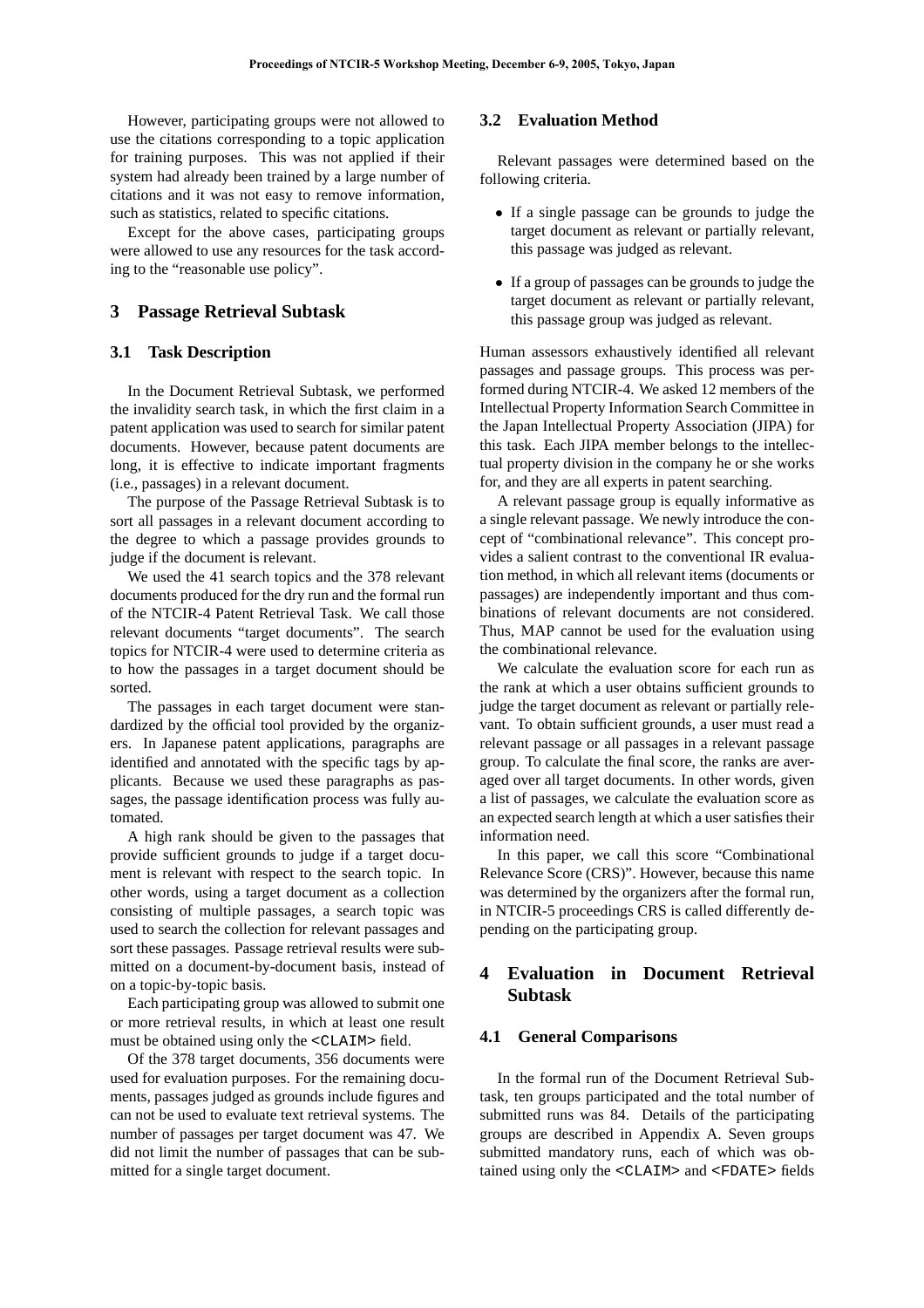in the topics. The remaining three groups used other fields for all of their submissions.

In NTCIR-4, a small number of topics were produced and we used the citations provided by the JPO and the documents judged by human assessors, as relevant or partially relevant documents. In NTCIR-5, a large number of topics were used and only citations were used as relevant or partially relevant documents. In summary, we produced different types of test collections for the invalidity search task.

To compare the results obtained with NTCIR-4 and NTCIR-5 test collections, each participating group was requested to submit the results for the 34 topics, which were used for the formal run in NTCIR-4, and the 1189 topics described in Section 2.3.

Table 1 shows MAP of mandatory runs for different conditions, in which we show only the top result for each participating group. The columns "NTC-X-A" and "NTC-X-B" show the MAP values obtained with the topics for NTCIR-X, which is either of NTCIR-4 or NTCIR-5.

The columns "NTC-4-A" and "NTC-5-A" show the MAP values for which only the relevant documents were used as the correct answers. The columns "NTC-4-B" and "NTC-5-B" show the MAP values for which both the relevant and partially relevant documents were used as the correct answers. For each condition, the MAP values are sorted in descending order. The number of topics used for each condition is shown at the bottom of Table 1.

By comparing the cases of NTC-X-A and NTC-X-B, the relative superiority between groups in MAP did not change whether or not the partially relevant documents were used as the answers. However, by comparing the cases of NTC-4-X and NTC-5-X, the relative superiority between HTC and RDNDC and the relative superiority between ricoh and IFLAB were changed. The ranks of the remaining groups did not changed depending on the condition.

The same tendency was observed in the main task of the NTCIR-4 Patent Retrieval Task [1]. RD-NDC achieved the best MAP among the participating groups, specifically when we used the topics for which only the citations provided by the JPO as the answers.

The top four groups in Table 1 participated in the NTCIR-4 Patent Retrieval Task. It is possible that their systems have been well-trained for invalidity search purposes.

Table 2, which uses the same notation as Table 1, shows the MAP values for mandatory and optional runs for the different conditions. Looking at Table 2, one can see that IFLAB achieved the best MAP in NTC-5-X. While IFLAB1 used only the <CLAIM> and <FDATE> fields in the topics, IFLAB5 also used the IPC and retrieved only such documents that were assigned with the same IPC subclass as the topic application. IPC subclasses are the top three levels, such as B27N, G01R, and H01L. Among the participating groups, TRL used both applicant and IPC information for filtering purposes.

It is natural that an application and the citation used to reject the application share IPC codes. It is also often the case that an application and its counterpart citation were filed by the same applicant. We investigated how often these cases happen in our test collection. This investigation is useful to evaluate the effectiveness of methods which do not use application and IPC information.

### **4.2 Analysis by Topic Categories**

In view of the discussion in Section 4.1, we classified the topics for NTCIR-5 based on the applicant and IPC and compared the MAP of submitted runs for each topic category. Tables 3–6 show the results. The column "ALL", which shows the MAP values obtained with all topics, is the same as in the columns NTC-5- A/B of Tables 1 and 2. In Tables 3–6, the best MAP in each column is underlined.

In the column "Applicant", the column "Same" denotes the case where an application and its counterpart citation were filed by the same applicant and the column "Diff" denotes where it is not the case. The same notation is used for the columns "Same" and "Diff" for "IPC". However, because more than one IPC codes can be assigned to a single application, we considered that two documents share the IPC if these documents share at least one subclass. In each application, the applicant and IPC were automatically identified with the INID 71 and 51, respectively.

In the column "IPC section", the columns "A–H" denote the sections of IPC, each of which corresponds to a technology field as in Figure 2. If a topic application is assigned with more than one IPC section, the topic is classified into multiple columns.

In Tables 5 and 6, more than one answer (i.e., relevant or partially relevant documents) for a single topic were allowed to be classified into different conditions. Thus, the total number of topics across the columns can be greater than the number topics in the column ALL.

By comparing the MAP values of Same and Diff in either of Applicant or IPC, one can see that for each run the MAP for Same is significantly greater than the MAP for Diff. This tendency was observed across Tables 3–6. This suggests that to evaluate contributions of methods which do not use applicant and IPC information, the cases of Diff need to be further investigated. It is also suggested that the applicant and IPC information have promise to estimate the difficulty of a topic in the invalidity search.

By comparing different IPC sections, there was no significant differences of MAP in Tables 3–6. However, the number of topics significantly differs depend-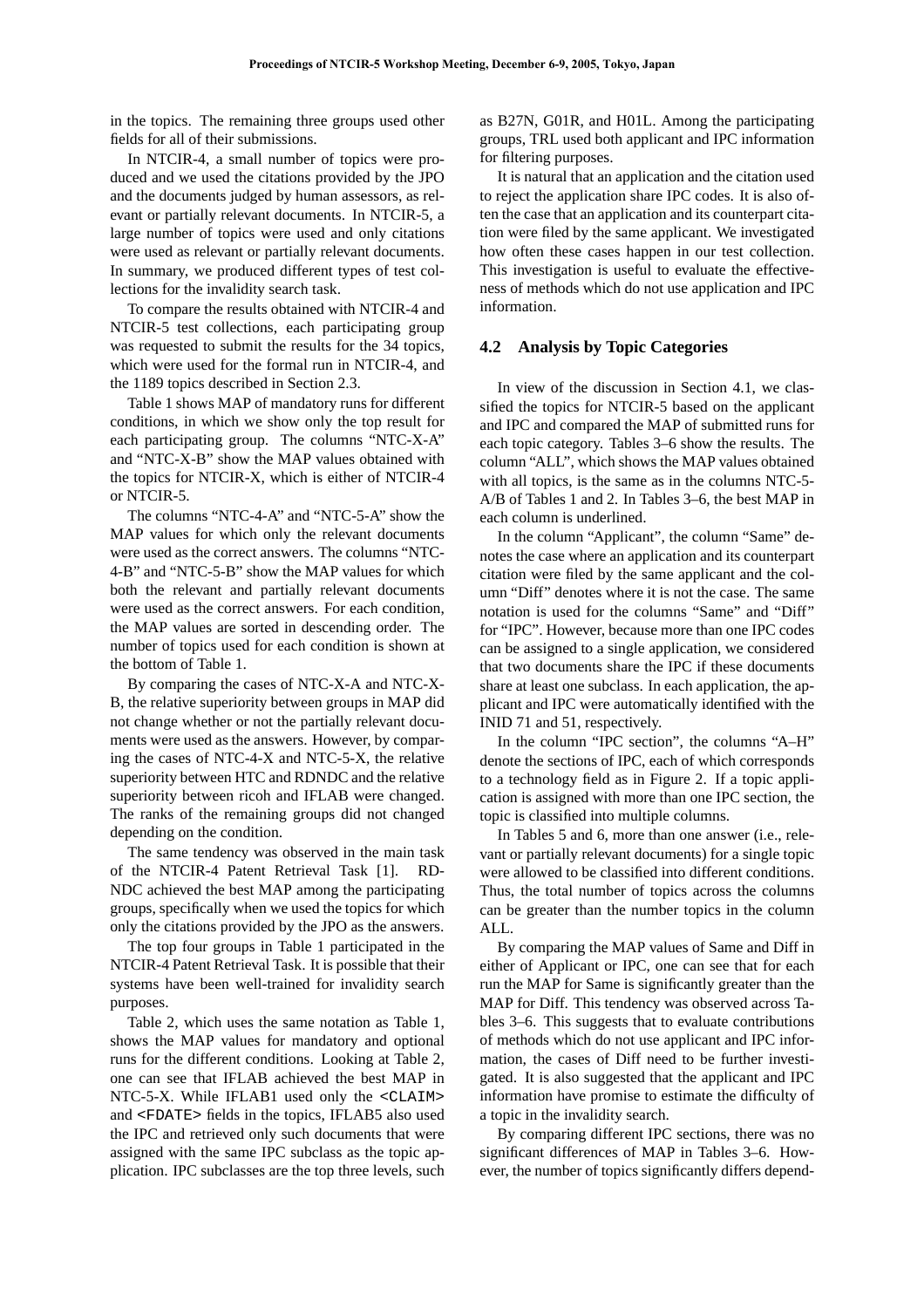| $NTC-4-A$          |            | $NTC-4-B$          |            | $NTC-5-A$         |            | $NTC-5-B$          |            |  |
|--------------------|------------|--------------------|------------|-------------------|------------|--------------------|------------|--|
| Run ID             | <b>MAP</b> | Run ID             | <b>MAP</b> | Run ID            | <b>MAP</b> | Run ID             | <b>MAP</b> |  |
| HTC10              | .3048      | HTC <sub>10</sub>  | .2506      | RDNDC505          | .1949      | RDNDC505           | .1619      |  |
| RDNDC501           | .2672      | RDNDC501           | .2369      | HTC <sub>12</sub> | .1944      | HTC12              | .1573      |  |
| ricoh3             | .2444      | ricoh <sub>2</sub> | .2035      | IFLAB1            | .1916      | <b>IFLAB1</b>      | .1539      |  |
| IFLAB1             | .2137      | <b>IFLAB1</b>      | .1615      | ricoh3            | .1766      | ricoh3             | .1447      |  |
| kle-patent1        | .1445      | kle-patent1        | .1573      | kle-patent1       | .0786      | kle-patent1        | .0757      |  |
| JSPAT <sub>2</sub> | .1083      | JSPAT <sub>2</sub> | .0772      | JSPAT1            | .0683      | JSPAT <sub>1</sub> | .0548      |  |
| TUT-K1             | .0989      | TUT-K1             | .0768      | TUT-K1            | .0348      | TUT-K1             | .0283      |  |
| # of Topics        | 31         | # of Topics        | 34         | # of Topics       | 619        | # of Topic         | 1189       |  |

**Table 1. MAP for mandatory runs in Document Retrieval Subtask.**

**Table 2. MAP for mandatory and optional runs in Document Retrieval Subtask.**

| NTC-4-A            |            | $NTC-4-B$          |            | $NTC-5-A$          |            | $NTC-5-B$          |            |  |
|--------------------|------------|--------------------|------------|--------------------|------------|--------------------|------------|--|
| Run ID             | <b>MAP</b> | Run ID             | <b>MAP</b> | Run ID             | <b>MAP</b> | Run ID             | <b>MAP</b> |  |
| HTC10              | .3048      | HTC <sub>10</sub>  | .2506      | <b>IFLAB5</b>      | .2107      | <b>IFLAB5</b>      | .1684      |  |
| RDNDC516           | .2681      | RDNDC501           | .2369      | RDNDC517           | .1999      | RDNDC517           | .1654      |  |
| ricoh3             | .2444      | $f$ $1002-02$      | .2166      | HTC <sub>12</sub>  | .1944      | HTC <sub>12</sub>  | .1573      |  |
| $f$ j002-05        | .2297      | ricoh <sub>2</sub> | .2035      | $f$ $1002-07$      | .1912      | $f$ $1002-07$      | .1566      |  |
| <b>IFLAB1</b>      | .2137      | <b>IFLAB3</b>      | .1823      | ricoh <sub>3</sub> | .1766      | ricoh <sub>3</sub> | .1447      |  |
| BOLA3              | .1655      | kle-patent1        | .1573      | BOLA <sub>2</sub>  | .1675      | BOLA <sub>2</sub>  | .1396      |  |
| kle-patent1        | .1445      | BOLA3              | .1489      | TRL1               | .0849      | kle-patent1        | .0757      |  |
| TUT-K2             | .1316      | TRL12              | .1113      | kle-patent1        | .0786      | TRL1               | .0675      |  |
| JSPAT <sub>2</sub> | .1083      | TUT-K2             | .0852      | JSPAT1             | .0683      | JSPAT1             | .0548      |  |
| TRL9               | .1060      | JSPAT <sub>2</sub> | .0772      | TUT-K2             | .0505      | TUT-K2             | .0413      |  |
| # of Topics        | 31         | # of Topics        | 34         | # of Topics        | 619        | # of Topic         | 1189       |  |

ing on the IPC section.

In Figure 2, the column "Frequency" shows the frequency of each section assigned to documents in our collection. While the column "Token" shows the frequency of occurrences, in the column "Type" the frequency of each section in a document was counted as one even if the same section appeared in the document more than once. The distributions of IPC sections in Tables 3–6 roughly reflect the distributions in Figure 2. Thus, the selection of search topics is not biased with respect to the IPC section.

# **5 Evaluation in Passage Retrieval Subtask**

In the formal run of the Passage Retrieval Subtask, four groups participated and the total number of submitted runs was 33. All groups submitted mandatory runs, each of which was obtained using only the <CLAIM> field in the topics.

We used CRS (see Section 3.2) to evaluate each run. However, because CRS is a new evaluation measure, it is important to investigate the similarity and difference between CRS and an existing measure.

For this purpose, we used MAP as a comparison. Although as explained in Section 3.2 MAP cannot be used with a group of relevant passages, we decomposed each group into passages and recast the relevant passages as follows:

- relevant (A): a single passage that can be grounds independently
- partially relevant (B): each passage comprising a group that can be grounds

Table 7 shows the CRS and MAP of up to the top two runs for each group, in which "X" denotes the relevance level of target documents with respect to the NTCIR-4 search topics. While in "X=A" only relevant target documents were used for evaluation purposes, in "X=B" partially relevant target documents were also used for evaluation purposes. The number of topics used for each condition is also shown at the bottom of Table 7.

In Table 7, "Y" denotes the relevance level of passages, which should not be confused with the relevance level of target documents. While in "Y=A" only relevant passages were used to calculate MAP,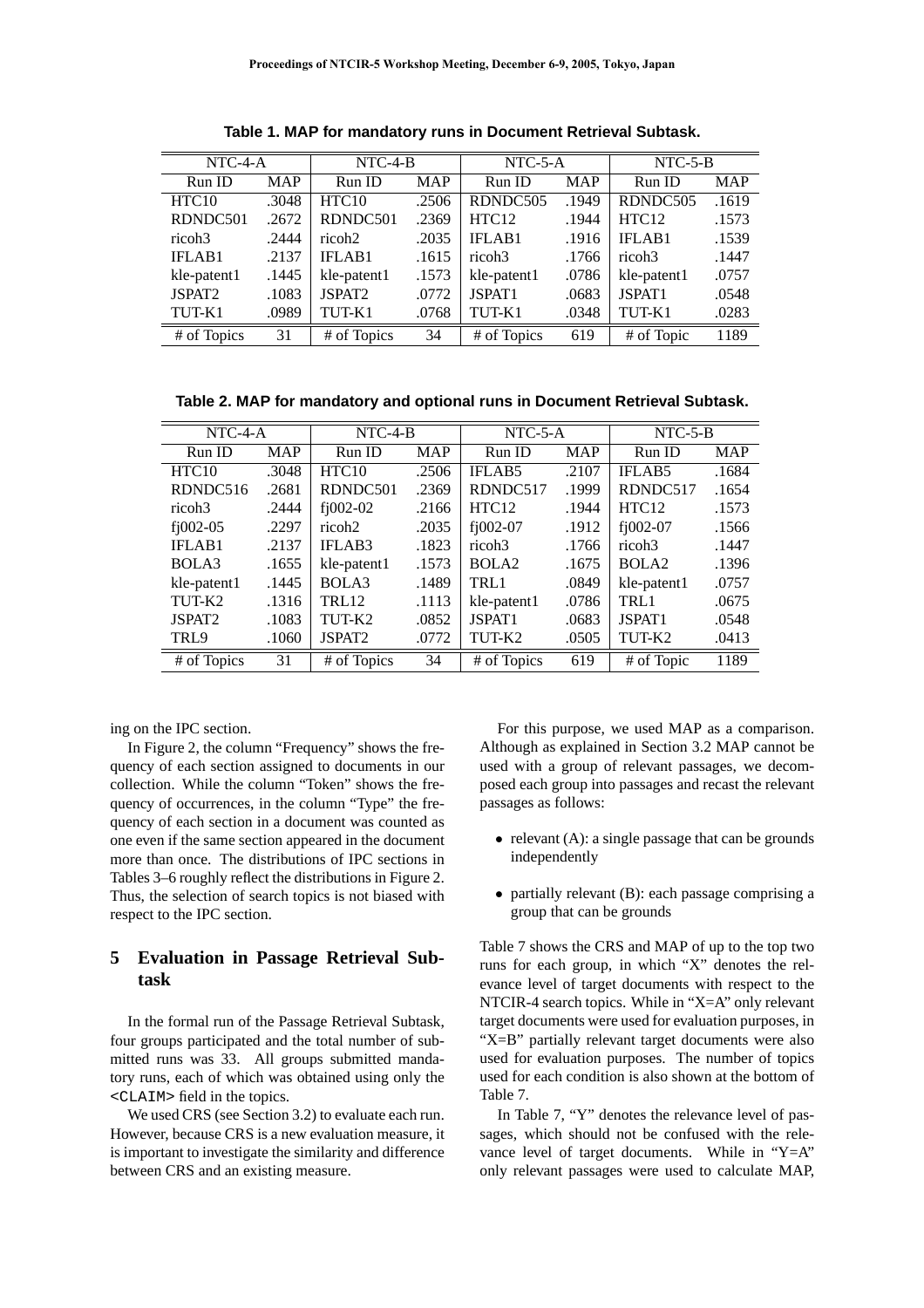|                    |       |       | Applicant | <b>IPC</b> |       | <b>IPC</b> section |            |       |       |       |       |       |       |
|--------------------|-------|-------|-----------|------------|-------|--------------------|------------|-------|-------|-------|-------|-------|-------|
| RunID              | ALL   | Same  | Diff      | Same       | Diff  | A                  | В          |       | D     | E     | F     | G     | Н     |
| RDNDC505           | 1949  | .5038 | .1318     | .2030      | .0916 | .1869              | .1637      | .2041 | .2995 | .2599 | .3122 | .1283 | .1520 |
| HTC12              | .1944 | .4386 | .1445     | .2033      | .0816 | .1928              | .1615      | .2375 | .4118 | .2483 | .3342 | .1123 | .1323 |
| IFLAB1             | .1916 | .4808 | .1326     | .2020      | .0596 | .2052              | .1416      | .2384 | .4283 | .2528 | .3048 | .1329 | .1348 |
| ricoh <sub>3</sub> | .1766 | .4077 | .1290     | .1898      | .0000 | .1818              | .1512.1844 |       | .3361 | .2351 | .2251 | .1087 | .1246 |
| kle-patent1        | .0786 | .1329 | .0675     | .0785      | .0800 | .1124              | .0589      | .1060 | .2090 | .0622 | .0732 | .0572 | .0445 |
| JSPAT <sub>1</sub> | .0683 | .2020 | .0410     | .0729      | .0093 | .0781              | .0644      | .0382 | .1013 | .1040 | .0906 | .0398 | .0413 |
| TUT-K1             | .0348 | .0957 | .0224     | .0374      | .0025 | .0541              | .0259      | .0314 | .0772 | .0443 | .0353 | .0155 | .0228 |
| # of Topics        | 619   | 105   | 514       | 574        | 45    | 109                | 126        | 60    | 9     | 39    | 46    | 249   | 185   |

**Table 3. MAP for topic categories: NTC-5-A mandatory runs.**

**Table 4. MAP for topic categories: NTC-5-A mandatory and optional runs.**

|                    |       |       | Applicant |       | <b>IPC</b> | <b>IPC</b> section |       |       |       |       |       |       |       |
|--------------------|-------|-------|-----------|-------|------------|--------------------|-------|-------|-------|-------|-------|-------|-------|
| RunID              | ALL   | Same  | Diff      | Same  | Diff       | A                  | B     |       | D     | Е     | F     | G     | Н     |
| <b>IFLAB5</b>      | .2107 | .5039 | .1507     | .2269 | .0000      | .2070              | .1568 | .2596 | .5296 | .2485 | .3201 | .1473 | .1505 |
| RDNDC517           | .1999 | .4956 | .1395     | .2128 | .0362      | .1859              | .1665 | .2175 | .3044 | .2528 | .3160 | .1341 | .1527 |
| HTC <sub>12</sub>  | .1944 | .4386 | .1445     | .2033 | .0816      | .1928              | .1615 | .2375 | .4118 | .2483 | .3342 | .1123 | .1323 |
| $f$ j002-07        | .1912 | .4395 | .1405     | .2036 | .0333      | .1992              | .1645 | .2097 | .4382 | .1966 | .2482 | .1348 | .1361 |
| ricoh <sub>3</sub> | .1766 | .4077 | .1290     | .1898 | .0000      | .1818              | .1512 | .1844 | .3361 | .2351 | .2251 | .1087 | .1246 |
| BOLA <sub>2</sub>  | .1675 | .4245 | .1150     | .1728 | .0997      | .1478              | .1489 | .1782 | .4590 | .1922 | .2874 | .1031 | .1205 |
| TRL1               | .0849 | .2087 | .0596     | .0888 | .0355      | .0579              | .0806 | .0698 | .1264 | .1659 | .1448 | .0580 | .0607 |
| kle-patent1        | .0786 | .1329 | .0675     | .0785 | .0800      | .1124              | .0589 | .1060 | .2090 | .0622 | .0732 | .0572 | .0445 |
| JSPAT1             | .0683 | .2020 | .0410     | .0729 | .0093      | .0781              | .0644 | .0382 | .1013 | .1040 | .0906 | .0398 | .0413 |
| TUT-K2             | .0505 | .1728 | .0255     | .0534 | .0129      | .0701              | .0423 | .0593 | .2212 | .0952 | .0593 | .0189 | .0294 |
| # of Topics        | 619   | 105   | 514       | 574   | 45         | 109                | 126   | 60    | 9     | 39    | 46    | 249   | 185   |

in "Y=B" partially relevant passages were also used to calculate MAP.

"BASE" is a control in which all passages in a target document is sorted according to the passage ID. In other words, a retrieved document is provided to a user as it is. Any passage retrieval method whose result is below that of BASE has little utility.

The best result in each column is underlined. While greater values of MAP are obtained with better methods, smaller values of CRS are obtained with better methods.

Looking at Table 7, one can see that the relative superiority between runs in CRS and MAP significantly differs. While the best CRS was obtained with IFLAB4 in both  $X=A$  and  $X=B$ , the best MAP in  $X=A$ and X=B were obtained with JSPAT1 and HTC5, respectively. However, the ranks of JSPAT1 and HTC5 were low in terms of CRS.

In summary, MAP is not desired to evaluate retrieval methods when the relevance judgement was performed based on the combinational relevance.

# **6 Conclusion**

In the Fifth NTCIR Workshop, we organized the Patent Retrieval Task and performed three subtasks. This paper described the Document Retrieval Subtask and Passage Retrieval Subtask. Both subtasks were intended for the patent-to-patent invalidity search.

During the evaluation in the Document Retrieval Subtask, we identified that the retrieval task was difficult when a topic patent application and the citation used to reject the application do not share the same applicant or IPC codes. For the next step, the number of these types of topics should be increased to evaluate retrieval methods for hard topics.

### **References**

[1] A. Fujii, M. Iwayama, and N. Kando. Overview of patent retrieval task at NTCIR-4. In *Proceedings of the Fourth NTCIR Workshop on Research in Information Access Technologies Information Retrieval, Question Answering and Summarization*, 2004.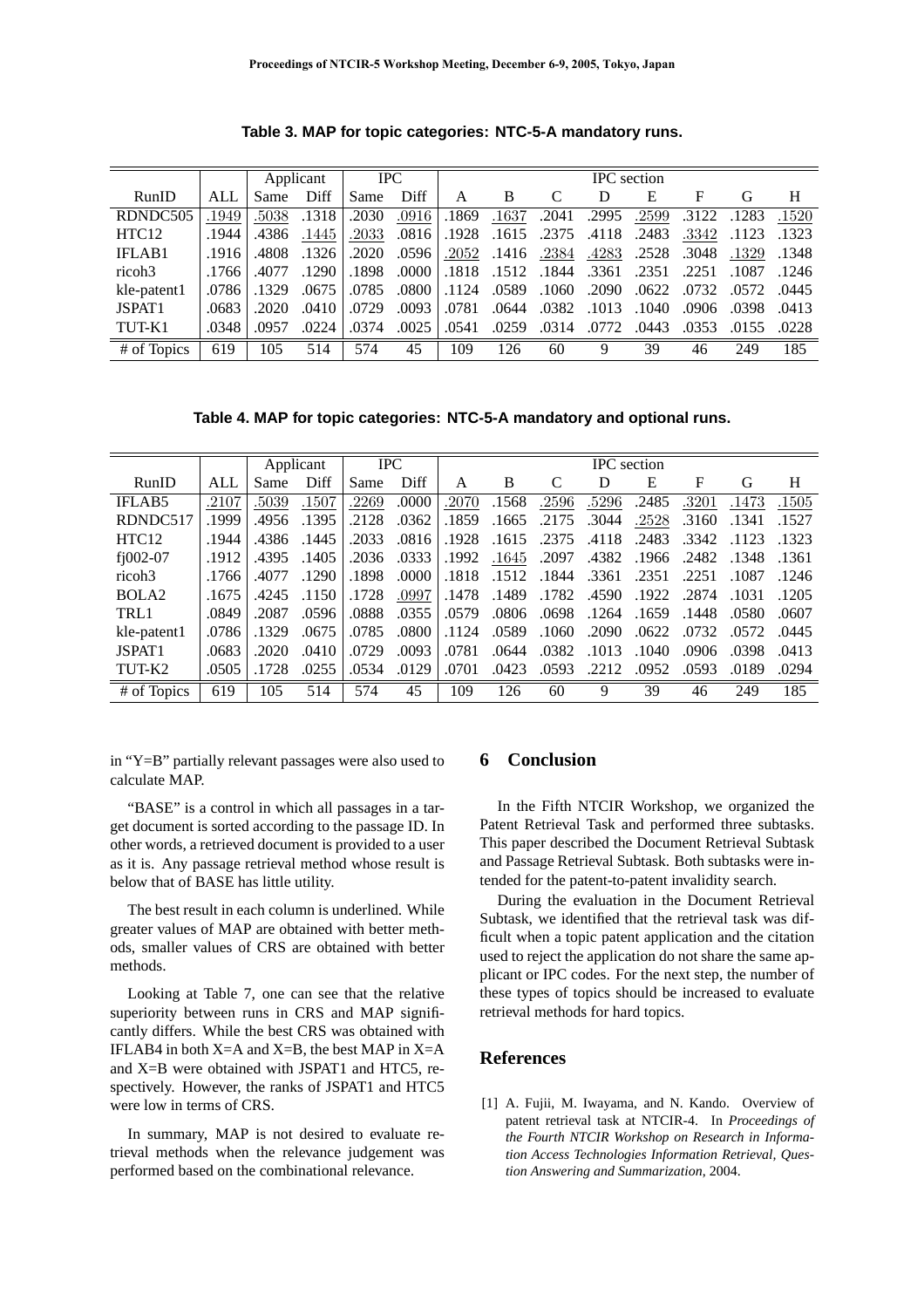|                    |       |       | Applicant | <b>IPC</b> |       | <b>IPC</b> section |       |       |       |       |       |       |       |
|--------------------|-------|-------|-----------|------------|-------|--------------------|-------|-------|-------|-------|-------|-------|-------|
| RunID              | ALL   | Same  | Diff      | Same       | Diff  | A                  | B     |       | D     | Е     | F     | G     | Н     |
| RDNDC505           | 1619  | .3891 | .1075     | .1685      | .0814 | .1601              | .1535 | .1984 | .2154 | .1765 | .2000 | .1127 | .1164 |
| HTC12              | .1573 | .3545 | .1096     | .1633      | .0664 | .1681              | .1409 | .2068 | .2898 | .1562 | .2151 | .1030 | .1029 |
| <b>IFLAB1</b>      | .1539 | .3751 | .0997     | .1613      | .0536 | .1634              | .1308 | .2082 | .2978 | .1588 | .1976 | .1098 | .1051 |
| ricoh <sub>3</sub> | .1447 | .3190 | .1000     | .1550      | .0000 | .1564              | .1367 | .1624 | .2573 | .1545 | .1508 | .1008 | .0974 |
| kle-patent1        | .0757 | .1541 | .0579     | .0763      | .0555 | .0918              | .0626 | .1033 | .1464 | .0498 | .0789 | .0628 | .0477 |
| JSPAT <sub>1</sub> | .0548 | .1533 | .0308     | .0587      | .0040 | .0621              | .0639 | .0268 | .0707 | .0631 | .0709 | .0354 | .0357 |
| TUT-K1             | .0283 | .0735 | .0178     | .0300      | .0102 | .0431              | .0242 | .0207 | .0545 | .0290 | .0363 | .0130 | .0184 |
| # of Topics        | 1189  | 261   | 1053      | 1131       | 127   | 201                | 243   | 110   | 13    | 81    | 97    | 488   | 372   |

**Table 5. MAP for topic categories: NTC-5-B mandatory runs.**

**Table 6. MAP for topic categories: NTC-5-B mandatory and optional runs.**

|                    |       |       | Applicant | <b>IPC</b> |       | <b>IPC</b> section |       |       |       |       |       |       |       |
|--------------------|-------|-------|-----------|------------|-------|--------------------|-------|-------|-------|-------|-------|-------|-------|
| RunID              | ALL   | Same  | Diff      | Same       | Diff  | A                  | B     | C     | D     | E     | F     | G     | H     |
| <b>IFLAB5</b>      | .1684 | .3878 | .1131     | .1821      | .0000 | .1694              | .1420 | .2240 | .3687 | .1658 | .2048 | .1219 | .1161 |
| RDNDC517           | .1654 | .3863 | .1123     | .1768      | .0276 | .1588              | .1565 | .2085 | .2207 | .1765 | .2032 | .1162 | .1161 |
| HTC12              | .1573 | .3545 | .1096     | .1633      | .0664 | .1681              | .1409 | .2068 | .2898 | .1562 | .2151 | .1030 | .1029 |
| $f$ $1002-07$      | .1566 | .3484 | .1110     | .1680      | .0150 | .1672              | .1498 | .1935 | .3166 | .1502 | .1719 | .1117 | .1096 |
| ricoh <sub>3</sub> | .1447 | .3190 | .1000     | .1550      | .0000 | .1564              | .1367 | .1624 | .2573 | .1545 | .1508 | .1008 | .0974 |
| BOLA <sub>2</sub>  | .1396 | .3563 | .0926     | .1447      | .0567 | .1340              | .1321 | .1435 | .3300 | .1294 | .1850 | .0983 | .0963 |
| kle-patent1        | .0757 | .1541 | .0579     | .0763      | .0555 | .0918              | .0626 | .1033 | .1464 | .0498 | .0789 | .0628 | .0477 |
| TRL1               | .0675 | .1599 | .0448     | .0697      | .0245 | .0552              | .0645 | .0521 | .0892 | .0979 | .0894 | .0505 | .0446 |
| JSPAT1             | .0548 | .1533 | .0308     | .0587      | .0040 | .0621              | .0639 | .0268 | .0707 | .0631 | .0709 | .0354 | .0357 |
| TUT-K2             | .0413 | .1186 | .0230     | .0430      | .0138 | .0556              | .0321 | .0445 | .1558 | .0503 | .0545 | .0228 | .0229 |
| # of Topics        | 1189  | 261   | 1053      | 1131       | 127   | 201                | 243   | 110   | 13    | 81    | 97    | 488   | 372   |

- [2] A. Fujii, M. Iwayama, and N. Kando. The patent retrieval task in the fourth NTCIR workshop. In *Proceedings of the 27th Annual International ACM SIGIR Conference on Research and Development in Information Retrieval*, pages 560–561, 2004.
- [3] A. Fujii, M. Iwayama, and N. Kando. Test collections for patent-to-patent retrieval and patent map generation in NTCIR-4 workshop. In *Proceedings of the 4th International Conference on Language Resources and Evaluation*, pages 1643–1646, 2004.
- [4] M. Iwayama, A. Fujii, and N. Kando. Overview of classification subtask at NTCIR-5 patent retrieval task. In *Proceedings of the Fifth NTCIR Workshop*, 2005.
- [5] M. Iwayama, A. Fujii, N. Kando, and Y. Marukawa. Evaluating patent retrieval in the third NTCIR workshop. *Information Processing & Management*, 42(1):207–221, 2006. (To appear).
- [6] M. Iwayama, A. Fujii, N. Kando, and A. Takano. Overview of patent retrieval task at NTCIR-3. In *Proceedings of the Third NTCIR Workshop on Research in Information Retrieval, Automatic Text Summarization and Question Answering*, 2003.
- [7] S. Robertson and S. Walker. Some simple effective approximations to the 2-poisson model for probabilistic weighted retrieval. In *Proceedings of the 17th Annual*

*International ACM SIGIR Conference on Research and Development in Information Retrieval*, pages 232–241, 1994.

[8] E. M. Voorhees and D. M. Tice. Building a question answering test collection. In *Proceedings of the 23rd Annual International ACM SIGIR Conference on Research and Development in Information Retrieval*, pages 200– 207, 2000.

# **A Participating Groups**

Table 8 shows the ID, name, and participating sub $task(s)$  of each group, in which "D", "P", and "CL" denote Document Retrieval Subtask, Passage Retrieval Subtask, and Classification Subtask, respectively.